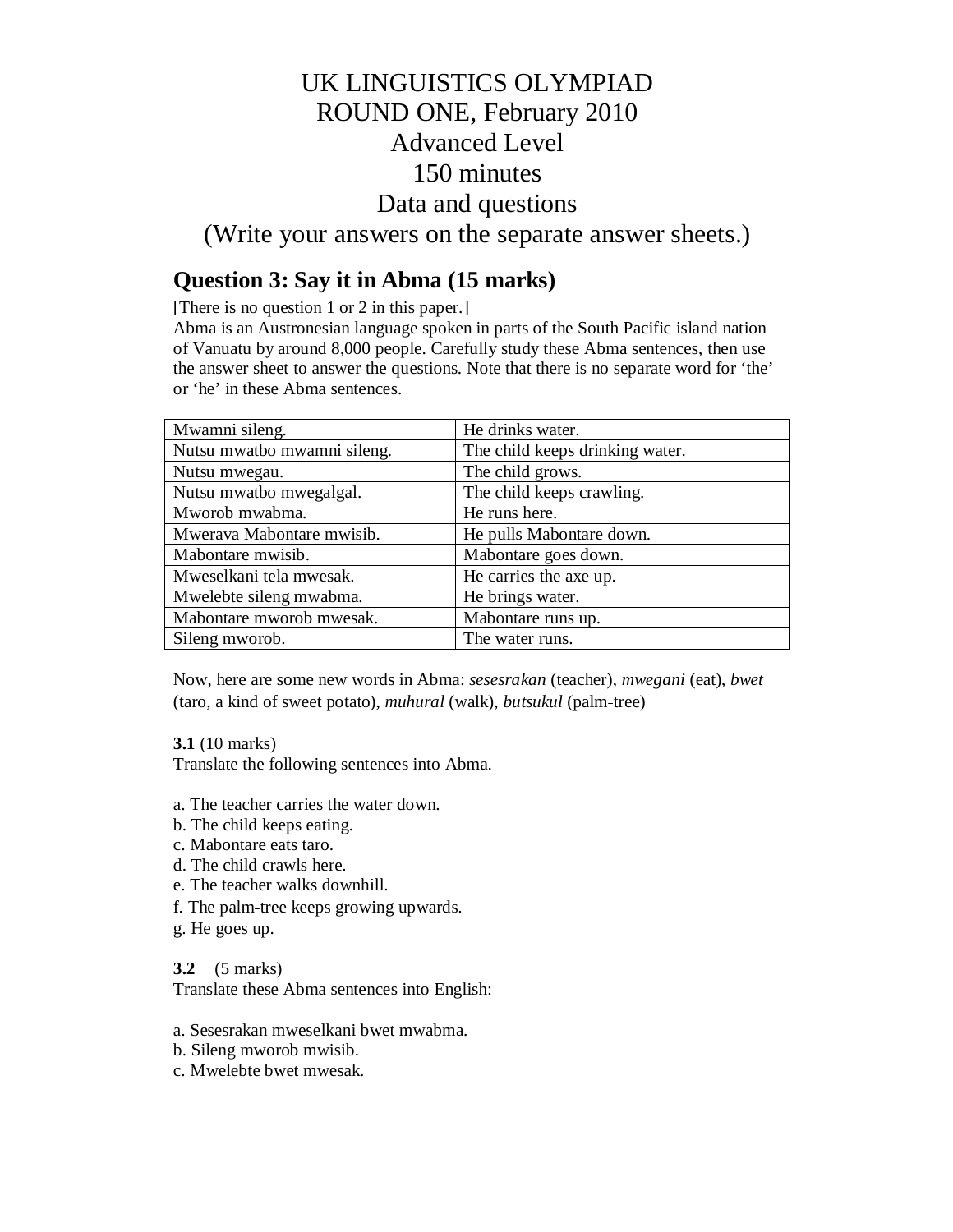## **Question 4: Lost in Yerevan (10 marks)**

Millie has got lost in Yerevan, the capital of Armenia. She is at the station named **Shengavit** but her friends are waiting for her at the station named **Barekamoutyun**. Some other stations are called **Gortsaranain, Zoravar Andranik, Charbakh** and **Garegin Njdehi Hraparak**. Your answers on the question sheet, based on this metro map, can help Millie meet up with her friends.



### **4.1** (5 marks)

Assuming Millie takes a train in the right direction, which will be the first stop after Shengavit? (Give the name of the station transcribed into English.)

### **4.2** (2 marks)

How many stops will it take Millie to get from Shengavit to Barekamoutyun (counting the next stop as one, the one after that as two, and so on)?

### **4.3** (3 marks)

Transcribe into English the name of the station at the end of the side-line which has four stations. (The character that looks like S is, in fact, T!)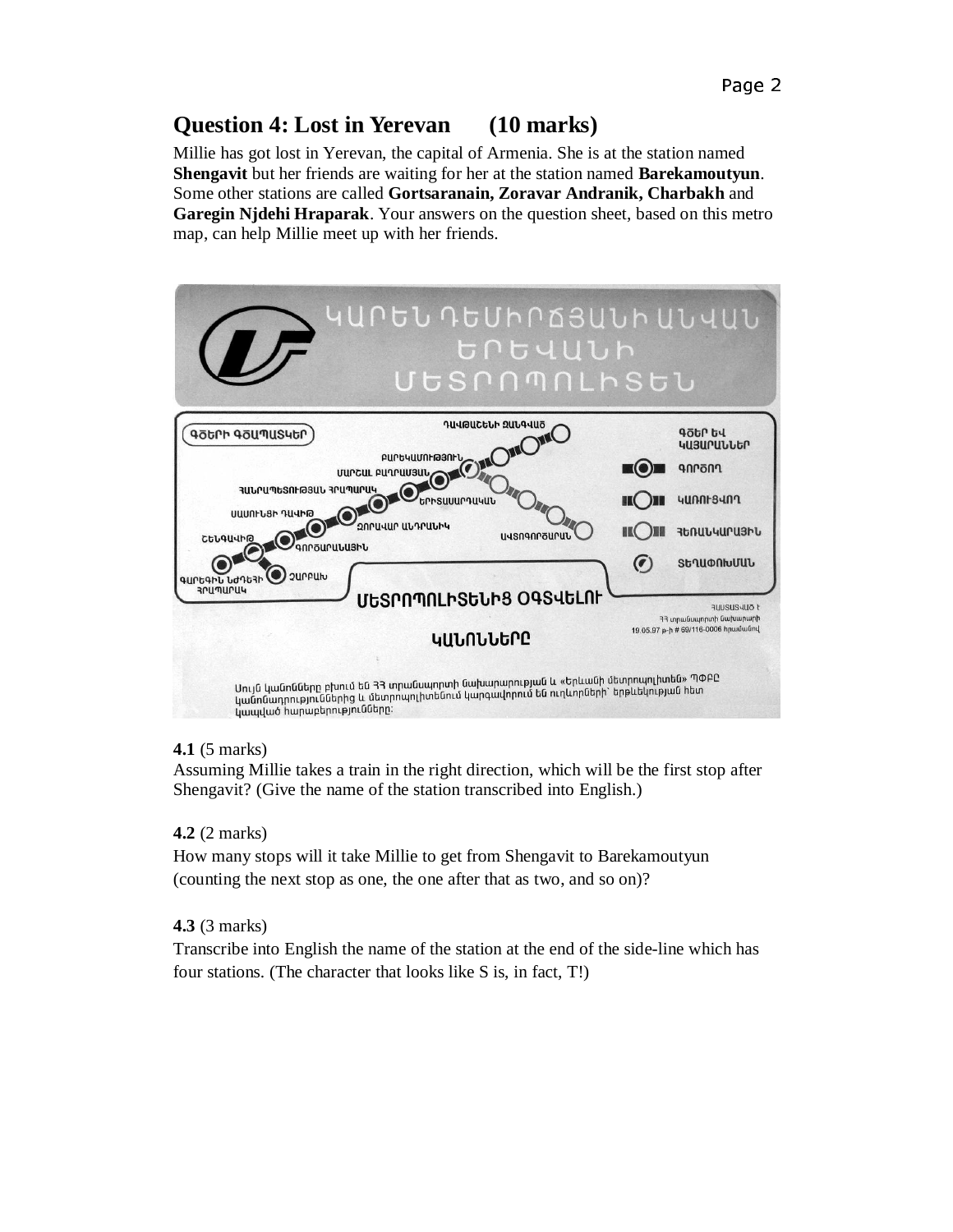## **Question 5: Turkish delight (25 marks)**

Here are some Turkish words and their English translations. The Turkish words are all formed by a stem and an ending (or suffix); for instance, *güreçi* consists of *güre* followed by -*çi*.

| wrestler<br>güreşçi<br>lookout, optician<br>gözcü<br>ikbalsiz<br>unsuccessful<br>isimsiz<br>nameless<br>forester<br>ormanci<br>endless<br>sonsuz<br>ickici<br>drunkard<br>takatsiz<br>lacking strength<br>gunpowder maker<br>barutçu<br>lacking milk<br>sütsüz<br>fisherman<br>balıkçı<br>cashless<br>parasiz<br>candlemaker<br>mumcu | Pronunciation notes:<br>• c, c and s like the first consonant in <i>church</i> ,<br>job, shoe.<br>• e, i are like in <i>pet</i> , <i>pit</i> , with the lips spread.<br>• ö and ü are like e and i, but with the lips<br>rounded.<br>• o and u are like <i>pot and put</i> , with the lips<br>rounded.<br>a and 1 (NB: no dot) are like o and u, but<br>with the lips spread. |
|---------------------------------------------------------------------------------------------------------------------------------------------------------------------------------------------------------------------------------------------------------------------------------------------------------------------------------------|-------------------------------------------------------------------------------------------------------------------------------------------------------------------------------------------------------------------------------------------------------------------------------------------------------------------------------------------------------------------------------|
|---------------------------------------------------------------------------------------------------------------------------------------------------------------------------------------------------------------------------------------------------------------------------------------------------------------------------------------|-------------------------------------------------------------------------------------------------------------------------------------------------------------------------------------------------------------------------------------------------------------------------------------------------------------------------------------------------------------------------------|

### **5.1** (4 marks)

Two of the above words are exceptions because they are loanwords from another language, and so don't follow the same rules that the other words follow. Which two words are they?

### **5.2** (4 marks)

Translate into Turkish: (a) milkman (b) blind. (NB Make sure you distinguish **i and** ı in your answer; it is better not to use capital letters.)

### **5.3** (8 marks)

Here are two more Turkish words (which are not loanwords): *dil* (language), *kalıp* (form, shape)

Translate into Turkish:

(a) linguist

(b) mute

(c) moulder (i.e someone who makes moulds or shapes things)

(d) shapeless

(Again, make sure you distinguish **i and** ı in your answer; it is better not to use capital letters.)

**5.4** (9 marks)

a. What rules determine how the **consonants** in these suffixes vary from word to word?

b. What rules determine how the **vowels** in these suffixes vary from word to word?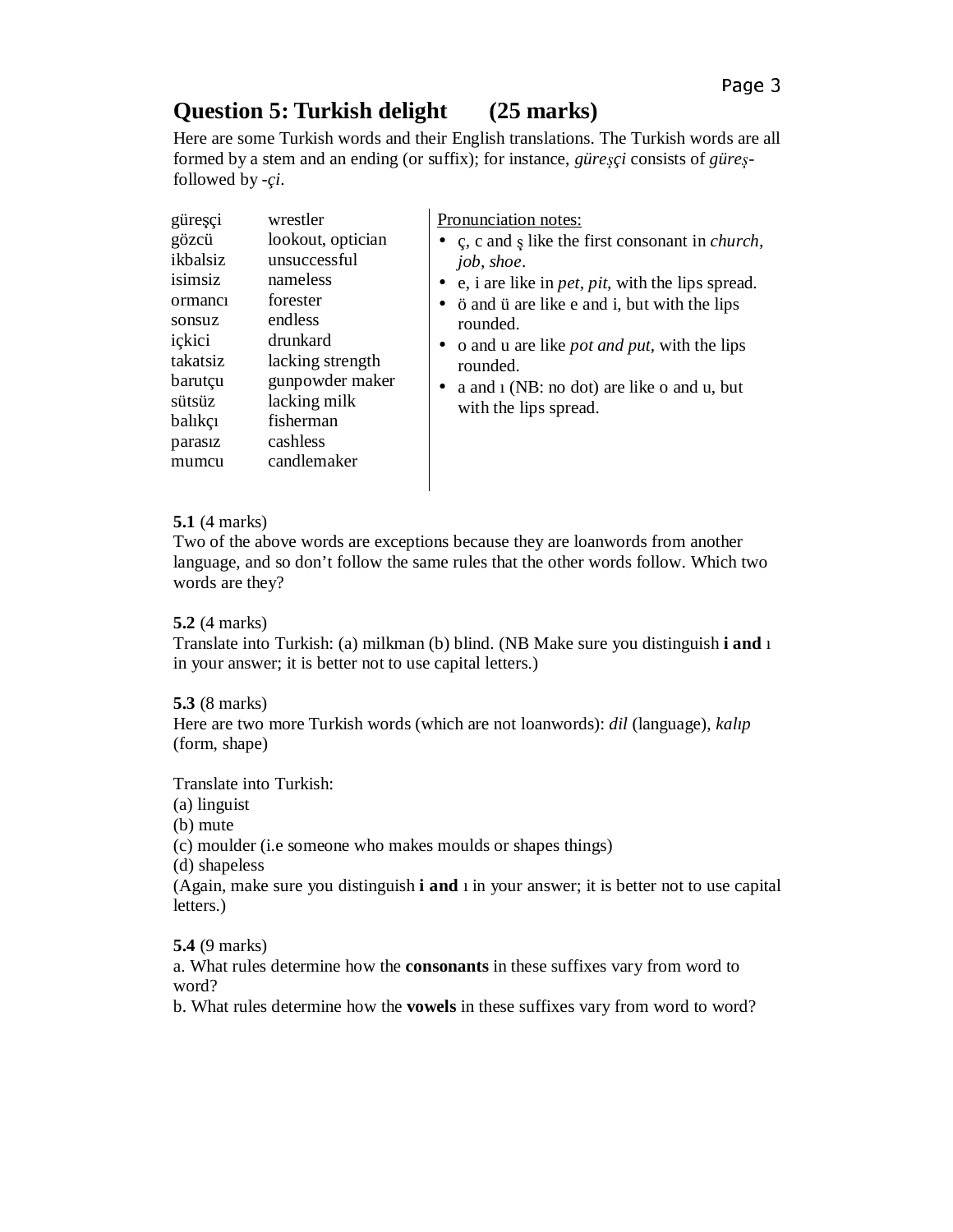## **Question 6: Tangkhul tangle (30 marks)**

Tangkhul is a language spoken in the northernmost district of the Indian state of Manipur. Like Manipuri (or Meithei) and many other languages of Northest India, Tangkhul is related to Tibetan and Burmese rather than to Hindi, Bengali, Marathi, Gujurati, or other major languages of India. Tangkhul words can be very long and quite complicated in their structure. Sometimes single words may have to be translated with whole sentences in English. Also, pronouns (words like *he*, *she*, *it*, and *they*) can be left out if their meanings can still be filled in from context.

 Following is a list of sentences from Tangkhul and their English translations (*not* given in the same order). In the English translations, pronouns are enclosed in parenthesis when they are left out of the Tangkhul sentences. Tangkhul makes a distinction between "singular", "dual" (indicating two) and "plural" (more than two), shown in the English translations as 'sg', 'du' or 'pl'.

- a. masikserra
- b. āni masikngarokei
- c. āthum masikngarokngāilā
- d. ini thāingarokei
- e. nathum thāilā
- f. ithum thāingāihāirara
- g. rāserhāira
- h. āthum rāra
- i. nathum rāserhāiralā

The next list contains their English translations, but not in the same order:

1. Do they want to pinch each other?

- 2. Do you(sg) see (it)?
- 3. Have you(pl) all come?
- 4. (He/She) will pinch all (of them).
- 5. (They) all have come.
- 6. They(du) pinched each other.
- 7. They(du) will come.
- 8. We(pl) have seen (it).
- 9. We(du) saw each other.

**6.1** (18 marks)

Match the Tangkhul sentences with their English translations.

**6.2** (6 marks)

Translate the following sentences into Tangkhul:

- a. Do you(du) want to come?
- b. You(pl) have seen (it) all.
- c. We(pl) will want to see one another.

6.**3** (6 marks)

Translate the following sentences into English:

- a. nathum masikserngāira
- b. āthum thāiei
- c. thāiserhāiralā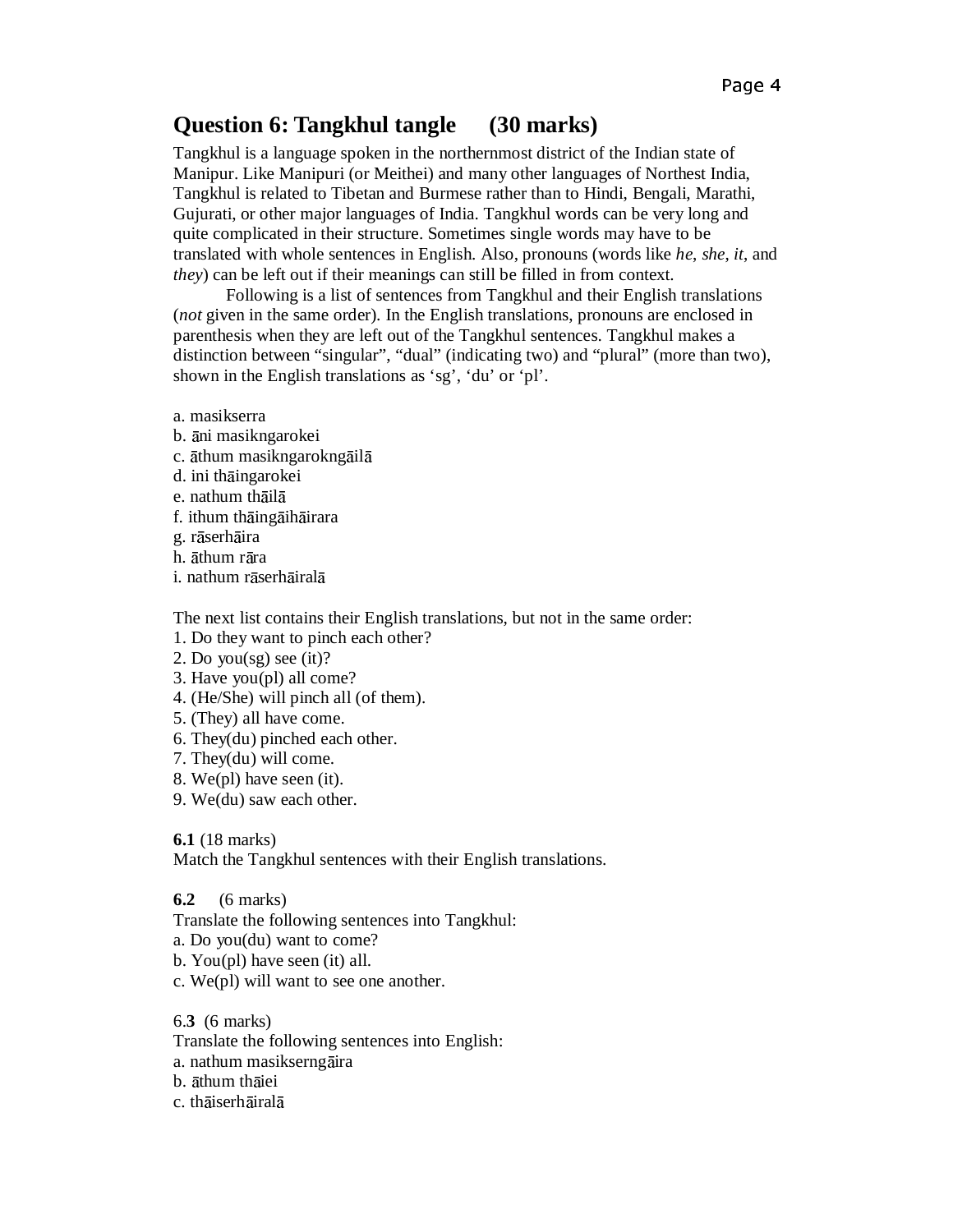## **Question 7: Texting, Texting, One Two Three (20 marks)**

The respected espionage-supply company Z Enterprises is about to release a new version of their Z1200 model wristwatch, popular among spies (and also high-school students) for its ability to discreetly send text messages. Although the Z1200 had only four buttons in total, the user could input characters by pressing three-button sequences. For example, if we call the buttons  $1, 2, 3$ , and  $4$ , a was  $112$ , A was  $113$ , b was 114, SPACE was 111, the END sequence that finished the message was 444, etc.

 The Z1300 has the same button layout, and it was planned that it would use the same text-input method. In the design stage, however, a new engineer proposed that he could significantly reduce the number of button presses needed for each message. Unfortunately, the manual had already been printed and the new Z1300 shipped without any information regarding how to use this new input method. But if you were a spy, you could work out how it works just from a few examples – couldn't you? Here are the examples:

### **Testing testing**

332221432241423411222143224142341331

**Does anyone copy**  3323332214313142343324221124232342343331

### **be vewy vewy qwiet im hunting wabbits**

234121123422134434312342213443431234423444121221412431231241422241423 4113443123412341412243331

### **Mission failed Tango not eliminated**

332434143434132421244314123221233133223142341321423222121232412434142 312221233331

### **my boss Z is a pain in the**

24334312341324343133234441414313113423141421414212223121331

### **uh oh no backspace on this thing**

241231132231142321234131242234343342312422113242122231414312223141423 41331

### **just kiddin boss**

2344324143221234341233233414212341324343331